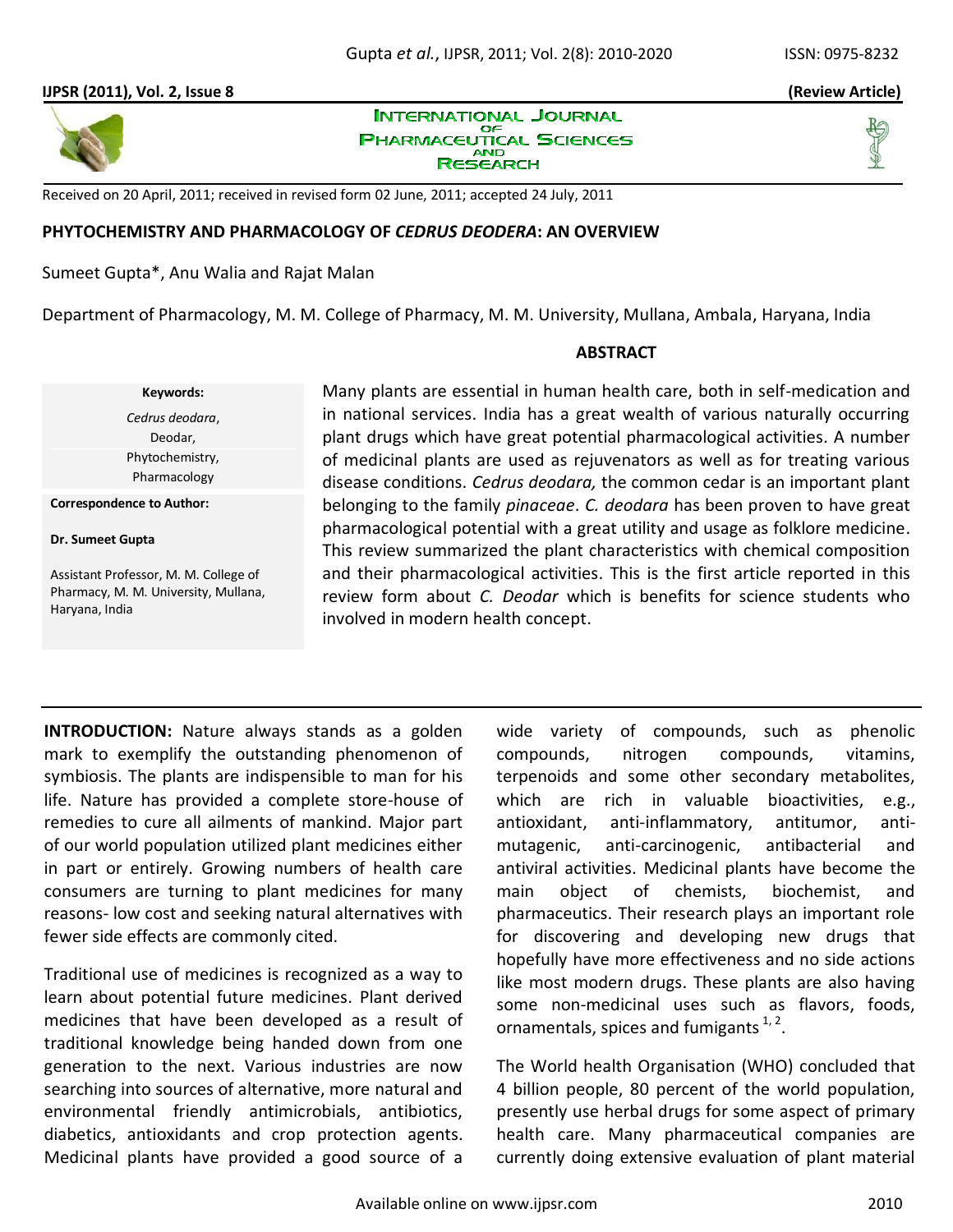collected from the rain forest and other places rich with the potential medicinal value. Number of plants derived pharmaceutical medicine are used in modern medicine in way correlated directly with their traditional uses as plant medicine of native cultures. These herbal medicines are used from the time of indigenous people's traditional medicine and a common element in an Ayurvedic, homeopathic, naturopathic traditional oriental and Native American Indian medicine  $3, 4, 5, 6$ .

The different systems of medicine practiced in India, Ayurveda, Siddha, Unani, Amchi and local health traditions, utilize a large number of plants for the treatment of human diseases. Different authors have been described, identified these medicinal plants. <sup>[7, 8, 9,</sup>] <sup>10]</sup> A number of medicinal plants are used as rejuvenators as well as for treating various disease conditions. They may be tonics, anti-malarial, antipyretics, aphrodisiacs, expectorants, hepatoprotectives, anti-rheumatics, diuretics etc. An upward trend has been observed in the research on herbals. Export- Import Bank reports suggest that the global trade of plant-derived and plant originated products is around US \$60 billion.

As we know that India, with its mega-biodiversity and knowledge-rich ancient traditional systems of medicine viz. Ayurveda, Siddha, Unani and local health traditions, provides a strong base for the utilization of a large number of plants in general healthcare and alleviation of common ailments of the people. In the present era, allopathic medication is showing severe side effects, it is important to look always a new herbal remedy for treating diseases. Based on the reported data, we are trying to give a brief review on *Cedrus deodara* (figure 1) for the public interest to implement in daily life which is not reported till now. So in this review, the literature tells us about the taxonomical classification of *C. deodara*, its main constituents and various pharmacological properties.

Among Hindus, as the name deodar suggests, it is worshipped as a divine tree. The first half of plant name i.e., the word deva means the word divine, deity, deus and the second part connotes durum, druid, tree, true. Forest full of Devadaru trees was the favorite abode or living place of ancient India sages and their families who were devoted to Hindu God Shiva. To please lord Shiva, the sages used to perform very difficult tapasya (meditation) in deodars forests, so this plant is believed as sacred tree.

In India total area under Deodara forest is about 2, 03,263 ha comprising of 69,872 20,391, 1, 13,000 ha in Himachal Pradesh, Uttar Pradesh and Jammu and Kashmir. <sup>11</sup>

### **Taxonomical classification:**



**FIG. 1:**

Division: Pinophyta Kingdom: Plantae Class: Pinopsida Order: Pinales Family: Pinaceae Genus: *Cedrus*

Species: *C. deodara*

### **Synonyms:**

- 1. Latin- Cedrus deodara
- 2. English- deodar, Himalaya cedar
- 3. Hindi- devdaar, diar, diyar
- 4. Sanskrit- devdaru, amara, devahvaya
- 5. Gujarati- devdaar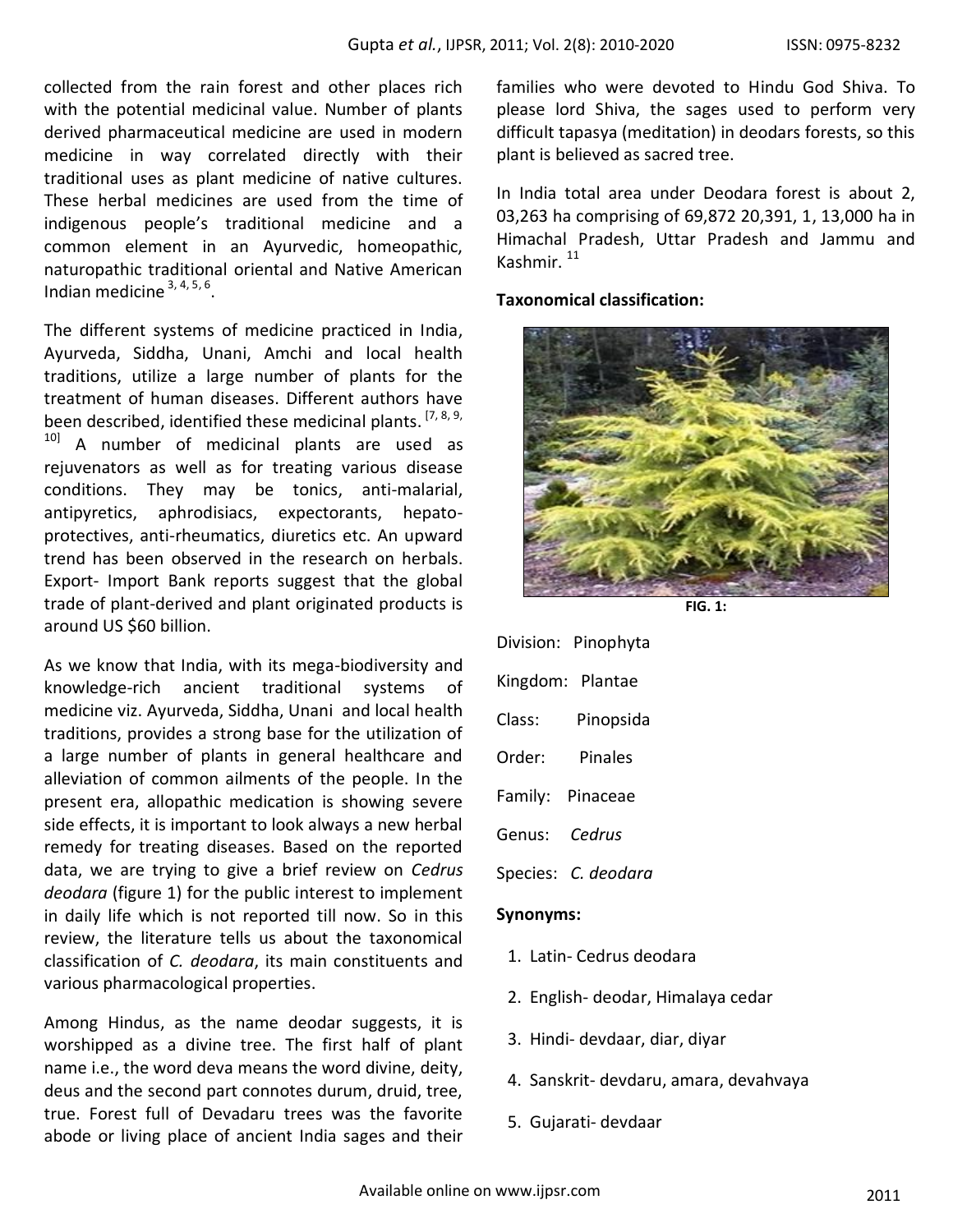- 6. Marathi- deodar
- 7. Malayalam- devadaru, devadaram, devataram
- 8. Kannada- bhadradaaru, daevadaaru, gunduguragi
- 9. Marathi- devadaru, ewadar
- 10. Urdu- burada deodar, deodar
- 11. Tibetan- than sin, than-sin
- 12. Tamil- devadaram, tevataram, tunu maram
- 13. Nepali- devadaru

**According to ayurveda this plant is having some important features like:**

- **Gunna (properties)** laghu (light) and snigdh (slimy)
- **Rasa (taste)-** tickt (bitter)
- **Virya (potency)** ushan (hot)

*C. deodara* is an evergreen conifer tree reaching unto 85 m in height with almost rough black, furrowed bark and spreading branches, shoots dimorphic, leaves 2-5,- 5-8 cm needle like Triquetrous, sharp, pointed, flowers usually monoecious, but some trees or branches habitually Bear flowers of one sex.<sup>[12]</sup> All parts are bitter, hot, slightly pungent, oleaginous in nature., *Cedrus* is a genus of Pinacea with basically tropical and subtropical worldwide distribution; the genus is comprised of trees which are sometimes cultivated either for their usefulness to traditional cultures or for ornamental purposes.

Seeds are shed in season of winters. A tree of *deodara* can live up to 600 years. Flowers appear in September and October. The best trees are found on deep and drained soils. High atmospheric moisture is favourable. Shade is good for the growth, but young trees are prone to injury from frosts and cold wind. The chemical composition of plant is shown in **table 1**.

# **Table 1: Chemical composition of plant <sup>13</sup>**

| Chemical content in percentage |       |  |
|--------------------------------|-------|--|
|                                | 83.50 |  |
|                                | 0.28  |  |

| P  | 0.055 |
|----|-------|
| к  | 0.06  |
| Ca | 2.60  |
| Mg | 0.017 |

C = Organic carbon, N = Nitrogen, P = Phosphorus, K = Potassium, Ca = Calcium, Mg = Magnesium

**Geographical distribution:** *Cedrus* (true cedar) is one of 11 commonly accepted genera in Pinaceae, first described by Trew in 1757.<sup>[14]</sup> It comprises four species *Cedrus deodara*, *Cedrus libani, Cedrus brevifolia and*  Cedrus atlantica.<sup>[15,16]</sup> The characteristics of different species as in **table 2**.

### *Cedrus atlantica*

Scientific name: *C. atlantica* (Endl.) *G. Manetti* ex Carriere Common name: Atlas cedar Occurrence: In Algeria on Mts. Babor & Tababort & in Hodna Mtns; in Morocco in Rif Mtns, At 1,370B2, 200 m elevation; planted in US. Height at maturity (m): 9B40 Cultivated first time (year): Before 1840

*C. breviifolia* 

Scientific name: *C. breviifolia* (Hook. f.) A. Henry Common name: Cyprian cedar Occurrence: Two separate locations on Mt. Paphos in western Cyprus; at 900B1, 525 m elevation Height at maturity (m): 8B24 Cultivated first time (year): 1879

*C. deodara* 

Scientific name: *C. deodara* (Roxb. Ex D. Don) G. Don F. Common name: deodar cedar Occurrence: E. Afghanistan (Hindu Kush), N.W. Pakistan (Karakoram), N.W. India (Kashmir & Gharwal,

Himalaya), rare in Nepal; at 1, 700B3, 000 m in western range & 1,300B3, 300 m in eastern range; planted in US.

Height at maturity (m): 15B50 Cultivated first time (year): 1831

*C. libani* 

Scientific name: *C. libani* A. Rich. Common name: cedar of Lebanon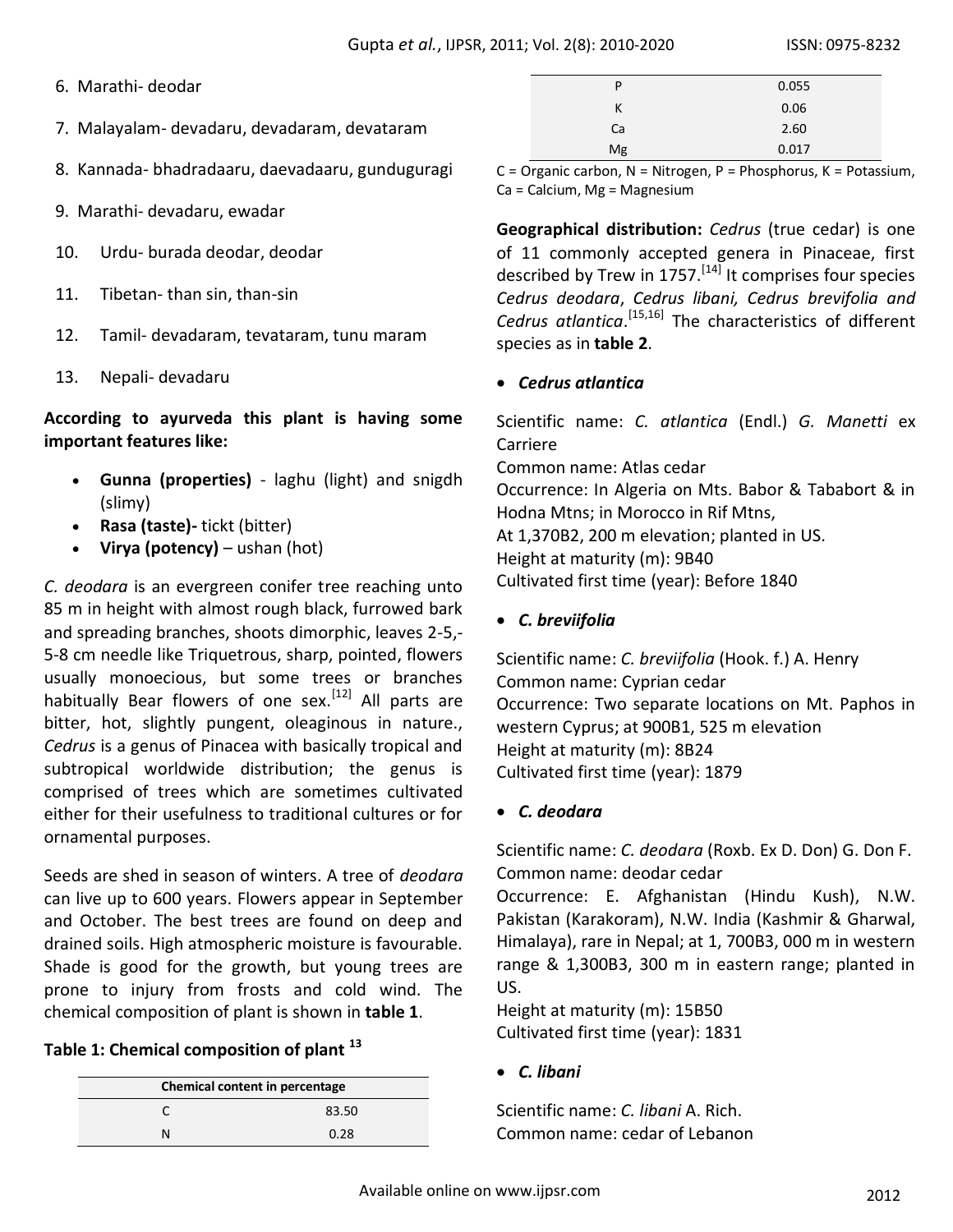Occurrence: In S Turkey (Taurus Mtns), also Syria (Djebel el Ansiriya) & Lebanon (Djebel

Loubnan); disjunct relict population in N Turkey near Black Sea; at 1,300B3,000 m elevation; planted in the US

Height at maturity (m): 15B40

Cultivated first time (year): Pre-1650

**TABLE 2: CHARACTERISTICS OF DIFFERENT SPECIES OF** *C. DEODAR*

|                |                   | <b>Cone size</b> |                 |  |
|----------------|-------------------|------------------|-----------------|--|
| <b>Species</b> | <b>Ripe color</b> | Length (cm)      | Width(cm)       |  |
| C. atlantica   | Light brown       | 5B8              | 3B5             |  |
| C. brevifolia  | Light brown       | 5B10             | 3B <sub>6</sub> |  |
| C. deodara     | Reddish brown     | 7B13             | 5B9             |  |
| C. libani      | Grayish brown     | 8B12             | 3B <sub>6</sub> |  |
|                | Seed size         |                  |                 |  |
| <b>Species</b> | Length (mm)       |                  | Width (mm)      |  |
| C. atlantica   | 8B13              |                  | 4B6             |  |
| C. brevifolia  | 8B14              |                  | 5B <sub>6</sub> |  |
| C. deodara     | 104B15            |                  | 5B7             |  |
| C. libani      | 10B1              |                  | 4B <sub>6</sub> |  |
|                | Leaf size         |                  |                 |  |
| <b>Species</b> | Length (cm)       |                  | No. in whorls   |  |
| C. atlantica   | 1B <sub>2.5</sub> |                  | 20B45           |  |
| C. brevifolia  | 0.5B1.6           |                  | 15B20           |  |
| C. deodara     | 2B6.0             |                  | 20B30           |  |
| C. libani      | 1B3.5             |                  | 20B40           |  |

Essential oils are mainly produced from the plant, which are having the great medicinal and pharmaceutical use. $[17]$  In the Indus-unic system, oil and extracts of plant are used in the various ailments for the treatment of patients like in inflammations, dyspepsia, insomnia, cough, fever, urinary discharges, ozoena, bronchitis, itching, elephantiasis, tuberculous glands, leucoderma, opthalmia, plies, disorders of the mind, diseases of the skin and of the blood  $^{18}$ . Various part of the plant has enormous uses, wood extract is carminative, diaphoretic and antipyretic, and has also been used to treat flatulence, rheumatism, piles, kidney stone, pulmonary and urinary disorder. Bark extract is used as astringent and also useful for treating fever, diarrheoa and dysentery.

The oleoresin of deodar and the dark colored oil obtained from the wood are valued for their application for ulcers and skin diseases. <sup>[19]</sup> Due to its woody odor, epidermic and antiseptic properties, it is used for soap fragrance. Being non-toxic to mammals, it is used to control house hold insects in place of pyretherin. Sizable quantities of wood are used for distillation purpose which is used worldwide in the

soap industry and also reported to have the property of protection against moths and beetles and toxicity and resistance properties of wood against termites.<sup>[20]</sup>

**Chemical constituents:** The principle constituents of the oil are sesquiterpene i.e.,  $α$ - himachalene (12.5%) and β-himachalene (43%)<sup>[21]</sup> associated with them are sesquiterpene alcohols (himachalol, allohimachalol, himadarol, isocentdarol and centdarol.<sup>[22]</sup> Through spectroscopic analysis (Figure 2), some compounds were isolated from the pine needles of cedrus deodara are identified as 9-hydroxy-dodecanoic acid , ethyl laurate , ethyl stearate , 3-beta-hydroxy-oleanolic acid methyl ester , beta-sitosterol , shikimic acid , methyl coniferin , ferulic acid, beta-glucoside.

From dried heartwood powder of plant three compounds with potent antioxidant activity were isolated in significant yields and identified by spectroscopic methods  $(^1H$  NMR,  $^{13}$ C NMR, IR, and LC-MS). They were identified as (−)-matairesinol, (−) nortrachelogenin, and a dibenzylbutyrolactollignan (4, 4', 9-trihydroxy-3, 3'-dimethoxy-9, 9'-epoxylignan). This is the first report of the occurrence of these compounds in plant. From lead acetate purified butanol soluble fraction of wood of *cedrus deodara* two lignans were isolated.<sup>[23]</sup> From phytochemical screening of leaf part shows the presence o flavanoids, alkaloids, tannins and saponins.<sup>[24]</sup> An isolated "CD lignan mixture" comprising lignans from stem wood of the plant consisted of (-)-wikstromal (7-79%), (-) matairesinol (9-13%) and benzylbutyrolactol (7-  $11\%$ ).<sup>[25]</sup>

Further, cedeodarin (6-methyltaxifolin), dihydromyricetin, cedrin (6-methyldihydromyrecetin) & cedrinoside are also isolated from cedar wood. [26] Isohimachalone, a compound from the essential oil of cedar wood was isolated. [27]



**(-)-WIKSTROMAL**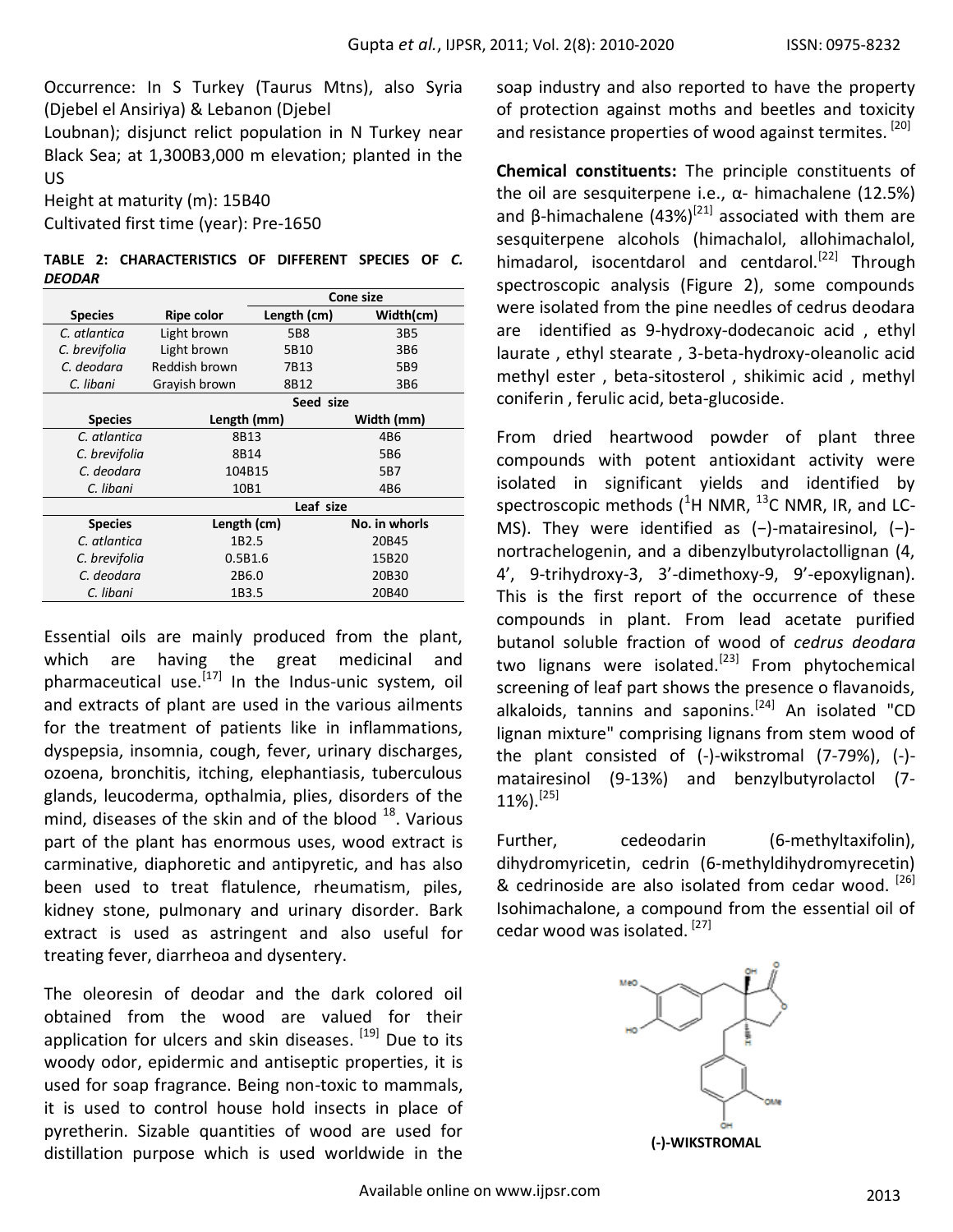

# **Pharmacological Activities:**

### **Antimicrobial:**

 **Anti-bacterial activity:** Leaf and cone part of plant (*C. deodara)* were extracted with chloroform,

methanol and acetone. Chloroform and acetone extracts of cones showed 13 and 14 mm zones of inhibition, respectively, whereas acetone and methanol extracts of leaf exhibited 12 and 14 mm, respectively, in broth dilution assay using ampicillin (10g/disc) as positive control exhibiting 14 mm or more zones of inhibition. The chemical composition of *C. deodara* and volatile oils obtained from the leaves by steam distillation was analysed using gas chromatograph and mass spectroscopy analysis (GC-MS). To evaluate in vitro antimicrobial activity, all volatile oils were tested against Gram-positive and Gram-negative bacteria. Volatile oil and α- and β-pinene shows good anti bacterial activity. Extract and oil obtained from the root, stem, and leaf of plant were tested against *E. coli.* Both the oil and extract shows significant inhibition of the test organism.[28] Ethanolic extract from the wood part of plant was evaluated against three gram positive (*Staphylococcus aureus, Enterococcus faecalis, Bacillus cereus*) and three gram negative *(Klebsiella pneumonia, Pseudomonas aeruginosa, Escherichia coli)* micro organism *and C. deodara* found to have a good antibacterial action.[29]

 **Anti-fungal activity:** The fungicidal activity is persisted for longer period in essential oils of the plant.<sup>[30]</sup> The anti-fungal effects of the essential oil of *Cedrus deodara* Roxb. , as well as some of its active components, against storage moulds of Capsicum annuum L. have been previously investigated.<sup>[31]</sup> The antifungal activity of root oil and compounds isolated from the oil were evaluated against *Candida albicans* and *Aspergillus fumigatus. Cedrus deodara* oil at the concentration of 150 μg/disc showed zone of inhibition against *A. fumigatus* but at the same concentration did not show any antifungal activity against *C. albicans*. Trans-atlantone and allo-himachalol, isolated from the oil also have not shown any antifungal activity, while himachalol at the concentration of 150 μg/disc showed zone of inhibition against *A. fumigates*. [32] The anti*-Fusarium oxysporum* f. sp cicer (*FOC*) and anti-*Alternaria porri* (*A. porri*) effects of C. *deodara* shows potent anti fungal activity against both the fungal strains.<sup>[33]</sup>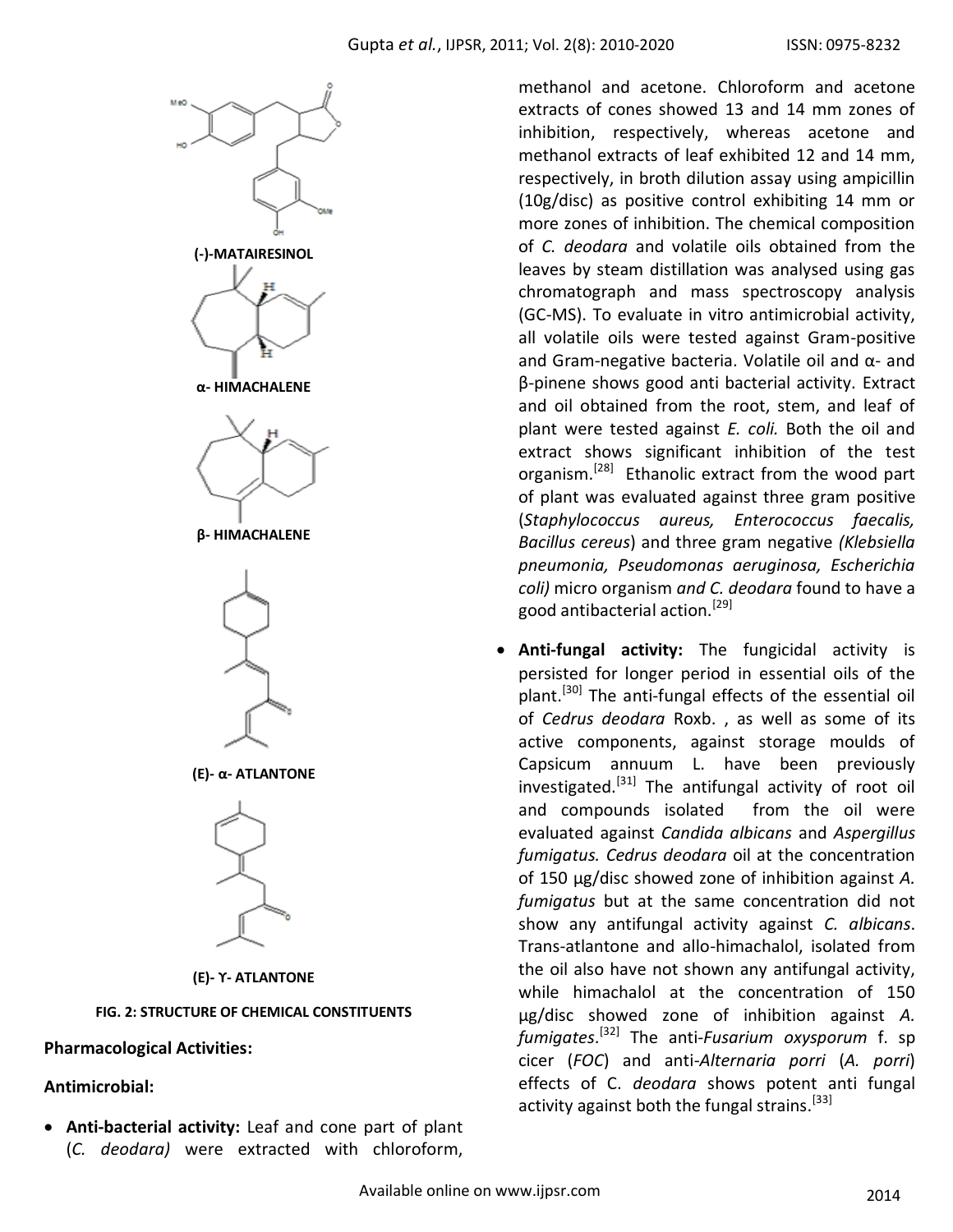- **•** Insecticidal activity: Previously, from screening program of natural products for insecticidal properties, it was already found that Himalayan cedarwood oil show cidal property against adult Indian mosquitoes, *Anopheles slephensis,* at low conc. (KD50 0.4452% in acetone). Plant is enriched with qualities like pleasant odor, low cost, abundant availability of raw material and high potency against mosquitoes. These results make us to investigate further the insecticidal principle of Himalayan cedarwood oil. Chromatographic fractions of Himalayan Cedarwood oil were bioassayed against the Pulse beetle (*Callosobruchus analis F*.) and housefly (*Mucus domestica L*.). Almost all fractions showed insecticidal activity against both the test species.<sup>[34]</sup>
- **Mollusicidal activity:** Mixtures of three plants were used against *Lymnea acuminate.* Fruit powder of *Embelia ribes* in combination with *Azadirachta indica* and *Cedrus deodara* oil with synergists MGK-264, piperonyl butoxide (PB) in binary and tertiary combinations. Combination of these three was more toxic with respect to the single treatment of the plant-dervied molluscides. The order of toxicity of various tertiary combinations against *Lymnaea acuminata* was *Lawsonia inermis* seed + *Cedrus deodara* + *Embelia ribes* > *Lawsonia inermis* seed + *Azadirachta indica* + *Embelia ribes* > *Lawsonia inermis* seed + *Polianthes tuberosa* + *Embelia ribes* > *Lawsonia inermis* seed + *Allium sativum* + *Embelia ribes*. Combination in the ratio of (1:1:1) of *Lawsonia inermis* seed powder with *Cedrus deodora* oil and *Embelia ribes* fruit powder against *Lymnaea acuminate* revealed maximum inhibition against *Lymnea acuminate*. [35]
- **Anti-tubercular activity:** Chloroform and acetone extract obtained from the leaf and cone part of plant shows good anti-tubercular activity caused by mycobacterium tuberculosis in tuberculosis gland. Cone showed 13 and 14mm zone of inhibition and leaf exhibited 12 and 14mm of inhibition respectively. Methodology applied was broth dilution method and ampicillin was taken as positive control, which exhibit 14mm of zone inhibition.<sup>[36]</sup>

### **Central nervous system:**

 **Anxiolytic and anticonvulsant activity:** Currently the most widely prescribed medication for anxiety disorders are Benzodiazepines but because of unwanted side effects, development of new pharmacological agents from plants sources is well justified.<sup>[37]</sup> For this reason anticonvulsant and anxiolytic activity of the plant was evaluate. The heart wood extracts of *Cedrus deodara* (ALCD) was studied for anxiolytic and anticonvulsant activity by three experimental models namely Elevated plus maze test, Light dark model, locomotor activity by actophotometer and anticonvulsant activity was studied by using Pentylene tetrazole induced convulsions and Maximal electro shock induced convulsions and pretreatment with ALCD followed by estimation of GABA in rat brain tissues was performed to study the effect of ALCD on GABA levels of brain.

The elevated plus maze is currently one of the most widely used models of animal anxiety.<sup>[38,39,40]</sup> The animals being exposed to the new environment tend to avoid open entries and prefer to stay in closed arm due to fear. The ALCD at 50, 100 and 200mg/kg doses has significantly increased the time spent and number of entries in to the open arm indicating the test drugs could reduce the fear and anxiety in the mice. In Light dark model, ALCD (50, 100, 200mg/kg) has increased the time spent and number of entries in to the light compartment. Anxiolytics should reduce the natural aversion to light, the essential feature of this model is that anxiolytic drugs increase the number of crossings and/or the time spent in the light compartment.

These results suggests that, extract administration could reduce the aversion fear and produce anxiolytic activity. In pentylene tetrazole induced convulsions model  $^{[41]}$  the ALCD (100, 200 mg/kg) has significantly increased the onset of clonus, onset of tonus and percentage protection when compare to control group and in MES induced convulsions model.  $^{[42]}$  ALCD (100, 200 mg/kg) has significantly decreased the duration of tonic extensor and increased the percentage protection when compare to the control group.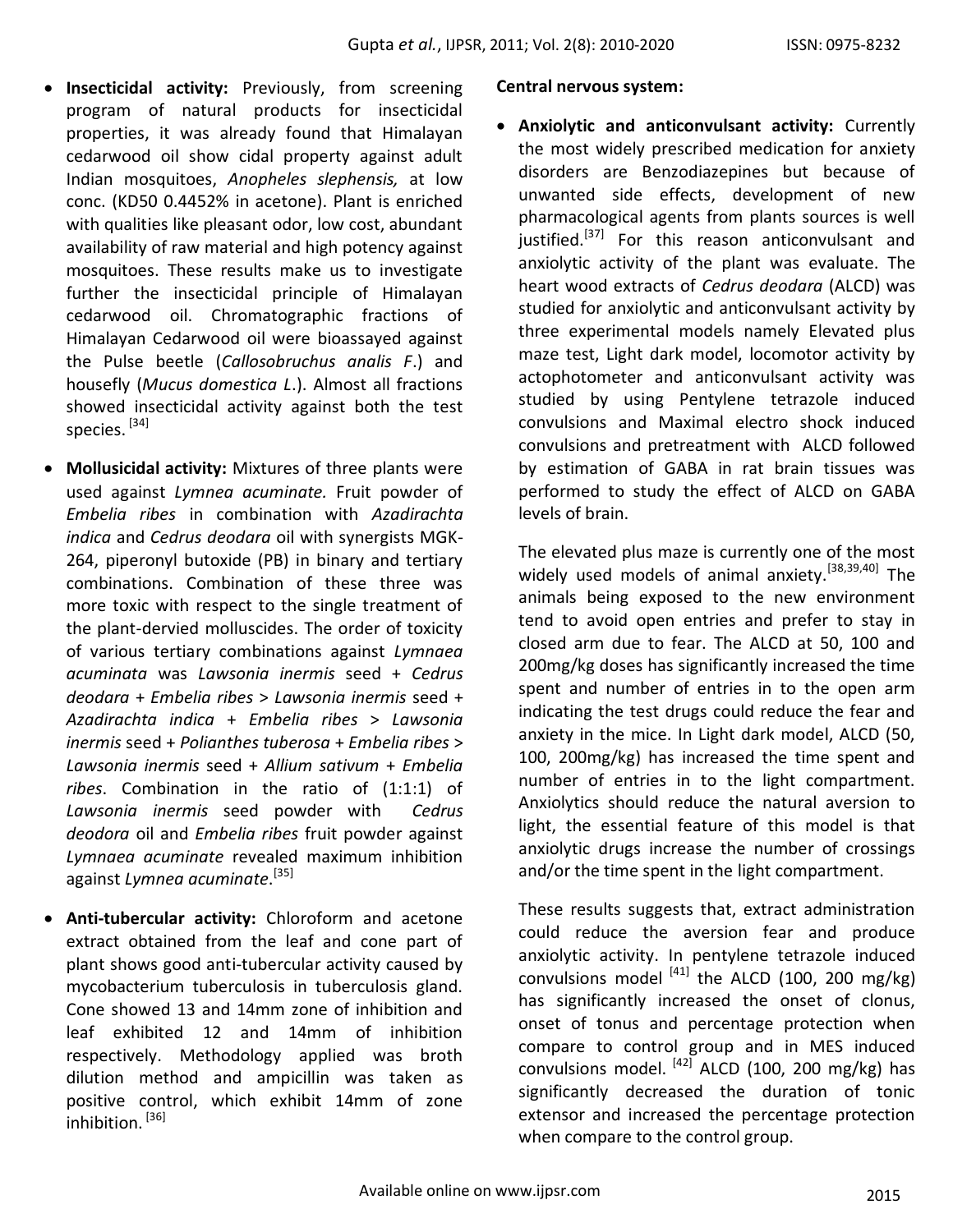GABA appears to play an important role in the pathogenesis of several neuropsychiatric disorders. Many of the traditional agents used to treat psychiatric disorders are known to act, at least in part, by enhancing GABA activity, while some of the newer agents may exert their therapeutic effects exclusively via GABAergic actions. So the result shows that seven days treatment with ALCD (30 mg/kg, 100mg/kg p.o.) and further GABA estimation in brain showed significant enhancement of GABA levels in cerebellum and whole brain other than cerebellum compared to control group. [43]

 **Neuroleptic activity:** Traditionally the heartwood of *C. deodara* plant was used to enhance cerebral function, balance the mind, body connection, nervous system and strengthen the brain. It was reported to possess CNS depressant and neuroleptic activity. [44]

# **Metabolic Disorder:**

 **Anti-diabetic Activity:** Powdered woods of *C. deodora* defatted with petroleum ether and extracted from ethanol. Further ethanol extract was subjected for physiochemical screening. From phytochemical screening *Cedrus deodora* woods gave positive result for thr presence of glycosides, tannins, fixed oils, flavanoids, and triterpenoids. Preformulation studies were carried out for the investigation of physicochemical character of a drug substances alone and when combined with excipients.

The overall objective of preformulation testing was to generate information useful in developing stable and bio available dosage form. In preformulation studies, the formula was designed (PF1, PF2, PF3) with different concentration of excipients. In PF1 (with lactose) and PF2 (with starch) granules were not found. Formulation PF3 (with microcrystalline cellulose) shown formation of granules and granules were further evaluated for physical character and in vitro studies. The in vitro drug release studies of formulation PF3 showed 80.56  $\pm$ 1.06% of drug release.

The *C. deodara* wood extract were, then made into capsule with various pharmaceutical excipients and

then evaluated. The formulation F3 (per capsule: crude extract 190 mg, micro crystalline cellulose 159 mg, dicalcium phosphate 71.4 mg, methylparabe sodium 6.6 mg, propyl paraben sodium 5 mg, magnesium stearate 11 mg, talc 7 mg) was selected as best formulation compare to the other formulations. The capsule prepared from the wood extract of the plant, above mentioned formula was subjected to *in vivo* studies, such as, acute toxicity and antidiabetic which revealed that the study had a vital role in the management of diabetes. [45]

 **Antioxidant Activity:** The brain and nervous system are rich in lipid and iron, both known to be important in generating free radical species, so these two part of our body are highly susceptible to free radical damage than other tissue. *C. deodara* was also reported to have good antioxidant property. <sup>[46]</sup> Two processes were involved to identify the antioxidant components of *Cedrus deodara.* Fractionation and purification was done of dried heartwood powder of *C. deodara,* first defatted with petroleum ether and then extracted with chloroform.

The chloroform extract showed strong antioxidant activity on 1, 1-diphenyl-2-picrylhydrazyl (DPPH) free radical. This fraction was then forwarded to separation and purification using silica gel column chromatography. Three compounds with potent antioxidant activity were isolated in significant yields and identified by spectroscopic methods (1H NMR, 13C NMR, IR, and MS). They were identified as (-)-matairesinol, (-)-nortrachelogenin, and a dibenzylbutyrolactollignan (4, 4', 9-trihydroxy-3, 3' dimethoxy-9, 9'-epoxylignan).

# **Kidney and Gastro Intestinal Disorder:**

 **Diuretic and Anti- Urolithiatic Activity:** Petroleum ether extract (PECD) of the heart wood of *C. deodara* was tested for its diuretic and antiurolithiatic activity. Sodium oxalate (70mg/kg, i.p) for 10 days was experimentally used to induce urolithiasis. In sodium oxalate treated rats, crystal was observed in urine under light microscope and elevation of serum parameters indicated the development of nephrolithiasis in the control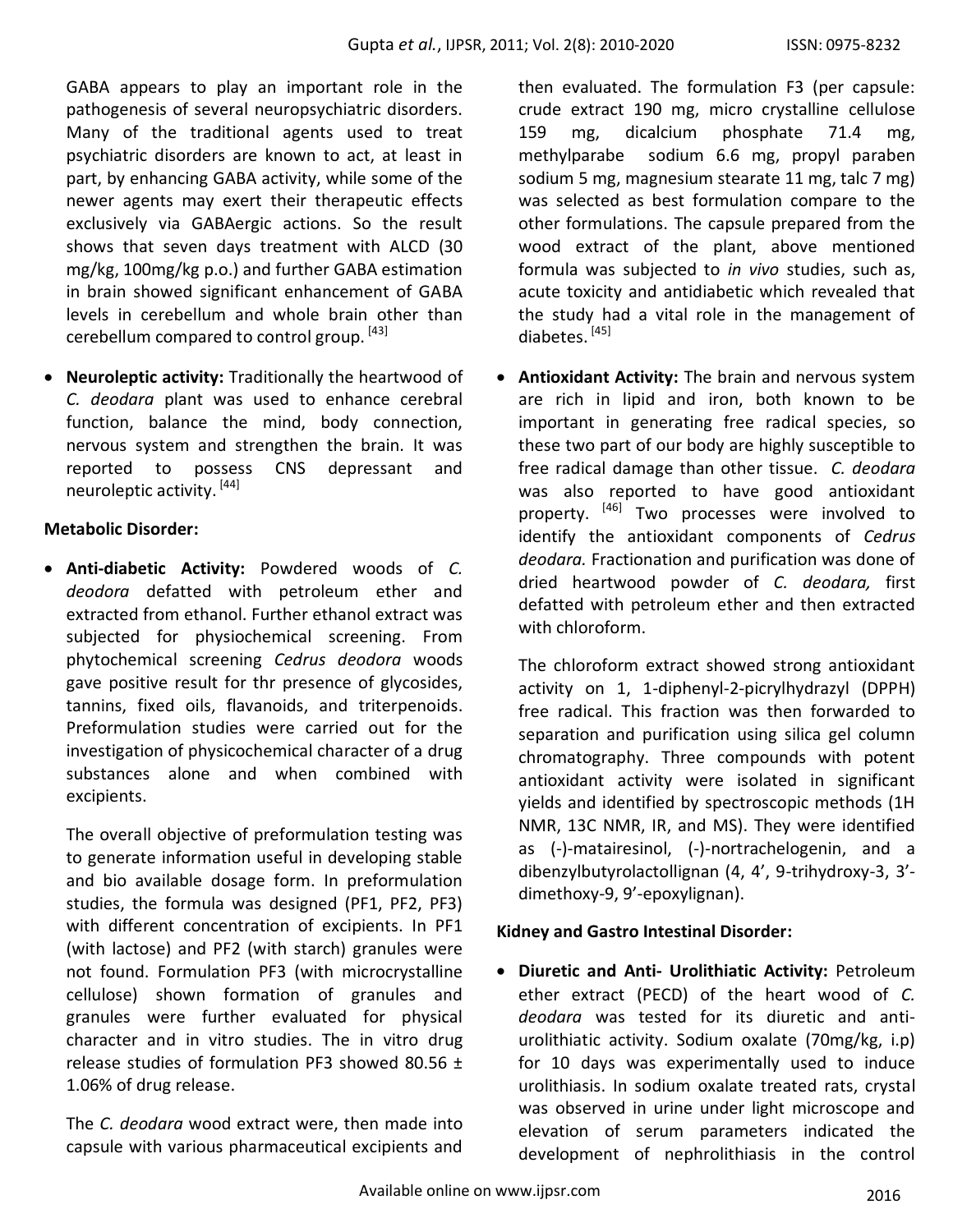group. Administration of PECD for 10 days along with inducing agent i.e, sodium oxalate prevented elevated serum biochemical levels due to the elimination of these in urine. Histology study shows that PECD treatement had protected against sodium oxalate induced nephrolithiasis. So from the above study, it was concluded that the plant has great potential to inhibit stone formation. [47]

 **Antispasmodic Activity:** Himachalol is one of the major constituent of wood of plant, which is having antispasmodic activity. The pharmacological studies of himachalol on various isolated smooth muscles (rat uterus, guinea pig seminal vesicle, and guinea pig ileum and rabbit jejunum) and against different agonists (acetylcholine, histamine, serotonin, nicotine, and barium chloride) indicated spasmolytic activity similar to that of papaverine. It has potent antagonist activity against barium chloride-induced spasm of guinea pig ileum than papaverine but less effective in case of rabbit jejunum and had no relaxing effect alone.

In the conscious immobilized cat, intragastric administration of himachalol or papaverine (100 mg/kg) produced same rate of inhibition of carbachol-induced spasm of the intestine, lasting about 2 hr, but himachalol had much faster onset of action than papaverine. Effectiveness of papaverine in antagonizing epinephrine-induced contraction of the guinea pig seminal vesicle was less than himachalol but himachalol was devoid of spasmolytic effect on the bronchial musculature of guinea pig. Intravenous injection of himachalol (3– 10 mg/kg) in the cat produced a dose-dependent fall in blood pressure and an increased femoral blood flow.<sup>[22]</sup>

 **Anti-secretory and anti-ulcer activities:** The volatile oil extracted by steam distillation of *C. deodara* wood was examined for its gastric anti-secretory and antiulcer effect in the pylorus-ligated rat model and ethanol induced gastric lesions in rats. It was reported that volatile oil showed significant antisecretory activity as evidenced by decreased gastric fluid volume, total acidity, free acidity and increase in the pH of the gastric fluid in pylorus-ligated rats and this study revealed that pretreatment with *Cedrus deodara* significantly reduced the number of ulcer, ulcer score and ulcer index in pylorus-ligated and ethanol treated rats.<sup>[48]</sup>

# **Bone and Joint Disorder:**

 **Anti-inflammatory and anti-arthritic activity:**  Aqueous extract of air dried stem bark of the plant was screened for ifs anti-inflammatory and antiarthritic activity. In carrageenan induced inflammation utilizing the technique of Winter *et al* 1962.  $[49]$  The animals were injected with 0.05ml of 1% suspension of carrageenin, in the hind paw and then the result of *C. deodara* was compared with standard drug, betamethasone and phenylbutazone. *C. deodara* was found to be less effective than standard. Anti-infammatory activity was further evaluated using granuloma pouch and cotton pellet method.

Standard used were the same and result obtained reveals that Betamethasone shows marked decrease in the volume of exudates as compared to control (40%). On the other hand *C. deodara* and phenylbutazone significantly decrease the volume exudates 20% and 30%. But the anti-inflammatory activity of *Cedrus deodara* did not show significant inhibition of Tuberculin rxn. The volatile oil of the wood of the plant (50 and 100 mg/kg, p.o.) produced a significant inhibition of compound 48/80 and nystatin-induced rat paw edema.

The anti-inflammatory activity of *C. deodara* was further studied on formaldehyde induced arthritis by the method of Selye (1949)  $[50]$  and on adjuvant arthritis by the technique of Newbould  $(1963)$ . [51] Formaldehyde induced arthritis was produced in animals by injecting 0.1 ml of 2% formaldehyde (V/V) into the hind paw under the planter aponeurosis. Similarly, adjuvant arthritis was induced in animals by injecting 0.05 ml of Freund's adjuvant containing a suspension of heat killed tubercle bacilli (human D.T. strain) in liquid paraffin (5 mg/ml).both the standard drug and *C. deodara* shows antiarthritic activity**.** Incidence of gastric ulcer was maximum with betamethasone and minimum with *C. deodara*. [52]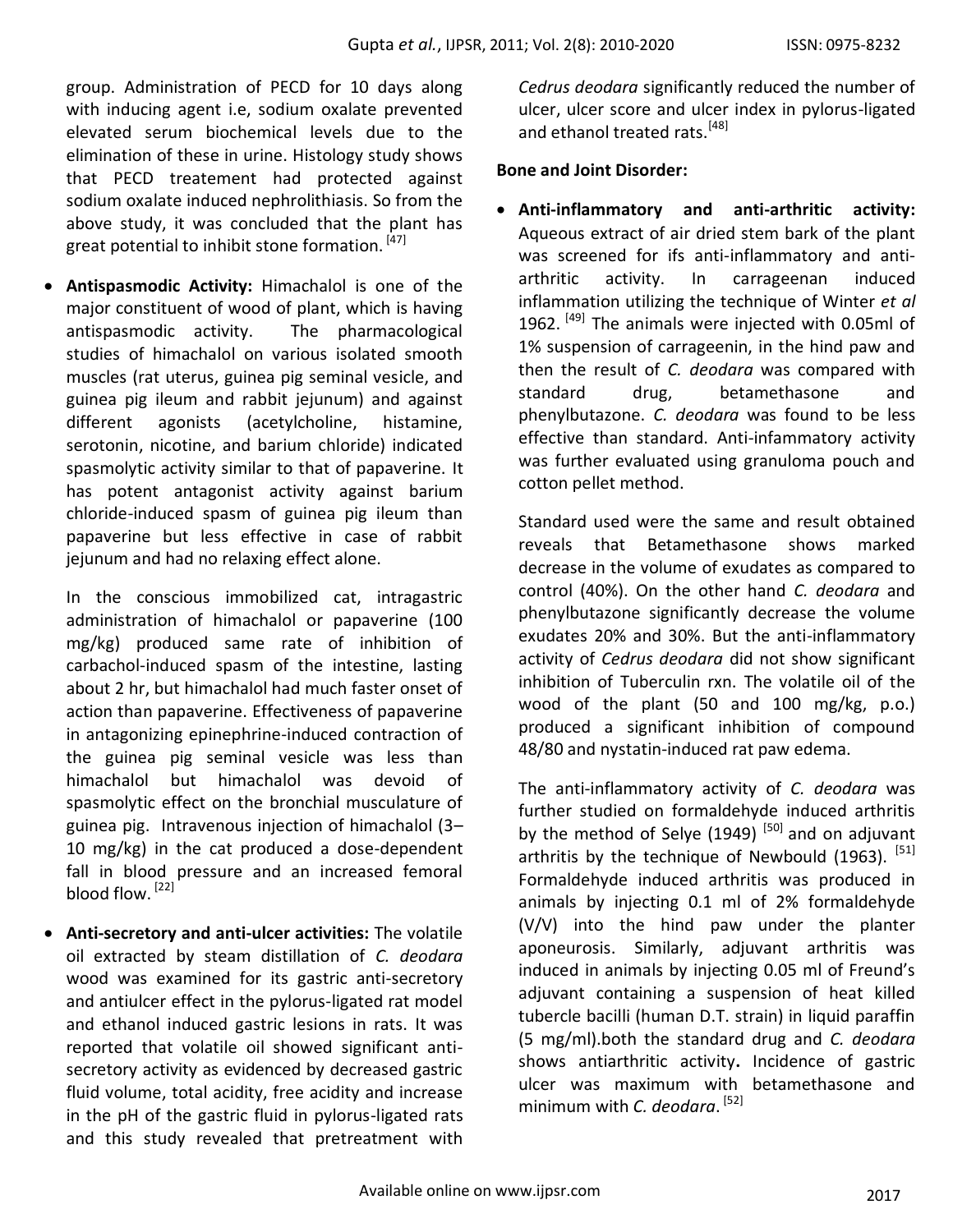**Wound healing property:** Its oil has been reported to possess anti-inflammatory and anti-microbial activities. The plant has also shown wound healing properties and is particularly useful in infective wounds. [53]

# **Pharmacological Activity on Cells:**

- **Immunomodulatory activity:** Volatile oil of *cedrus deodara* at a dose 50 and 100mg/kg significantly inhibit neutrophil adhesion to nylon fibers and also inhibit type III hypersensitivity reaction i.e., arthus reaction induced by methylated bovine serum albumin and it also inhibit the sheep erythrocytes and oxazolone induced delayed type hypersensitive reaction.<sup>[54]</sup>
- **Cytotoxic Activity:** "CD lignin mixture" isolated from the stem wood of *Cedrus deodara* consisted of (-) wikstromal (75 - 79 %), (-)-matairesinol (9 - 13 %) and benzylbutyrolactol (7 - 11 %). This mixture was evaluated for its in vitro anticancer activity. The in vivo anticancer activity of CD lignan mixture was studied using Ehrlich ascites carcinoma and colon carcinoma (CA-51) models in mice. Also effect was studied on annexin V binding, intracellular caspases and DNA fragmentation to gain insight into the mode of action. This lignin mixture showed significant dose-dependent effects against several cancer cell lines such as cervix, colon, liver, prostate and neuroblastoma at 10, 30 and 100 mg/mL.<sup>[55]</sup>
- **Anti-malarial activity:** Essential oil from *C. deodara*  was evaluated for bioactivity against the adults of *Culex quinuefasciatus* and *Aedes aegypti.* Wood chips of plant were used to obtain essential oil*.*  Clevenger's type apparatus was used to obtain essential oil from crushed wood chips of the plant. Adults of *A. aegypti* were insensitive towards the oil of *C. deodara* under the conc. range and 1hr of exposure whereas against *C. quinuefasciatus*, reported LC50 was 2.48% respectively, indicating low effictivity. Plant shows moderate activity against these two mosquitos. [56]
- **Mast cell stabilizing and lipoxygenase inhibitory activity:** Volatile oil of *C. deodara*, administered orally at the doses of 50, 100 and 200 mg/kg body weight. It significantly inhibited the pedal edema

induced in rat by 48/80 compound. It also inhibits the enzyme lipooxygenase, key factor to cause edema at a conc. of 200 micrograms/ml. Thus, *C. deodara* wood oil is act as a potent inhibitor of inflammation by showing the property of mast cell stabilizing activity and the inhibition of leukotriene synthesis. Further himachalol which is isolated from the wood part of the plant is also used in asthma, having the property of mast cell stabilization. [57]

 **Anti-allergic activity:** Phytochemical investigation shows that presence of some medicinal important constituents in the plants are responsible for the treatment various disease. Likewise, himachalol is one of the major constituent which is reported to have potent anti-allergic property. [58]

**Pharmacodynamic effects of** *Cedrus deodara***:** The Pharmacodynamic effects of *C. deodara* wood essential oil were investigated in mice and rats. The oil shows significant anti-inflammatory activity carrageenan-induced oedema in rats. It was devoid of analgesic, sedative and motor in coordinating activities in mice. However, pentobarbitone-induced hypnosis was significantly increases due to inhibition of drug metabolizing enzyme.<sup>[59]</sup>

**Toxicology profile:** GC-Mass analysis and spectral studies were done on root oil of *Cedrus deodara*. This oil is being used orally as anti-ulcer agent by Hakeems. Mammalian toxicity was determined, by oral administration, against albino rats (Wister strain). The LD50 by probit mortality graph was found to be 34.4 gm/kg and this is quite safe as compared to Neem oil LD50 (5gm/kg). [60]

**DISCUSSION AND CONCLUSION:** Herbal medicine has become a popular form of health care, even though several differences exist between herbal and conventional pharmacological treatments. Several specific herbal extracts have been demonstrated to be efficacious for specific conditions. Even though public do the carry risk of taking allopathic medicine instead of herbal treatments. As outlined above, results from various studies indicated that *C. deodara* possesses have many qualities, including anti-inflammatory, antitumor, and immunomodulatory properties, as well as exerting an influence on the nervous system,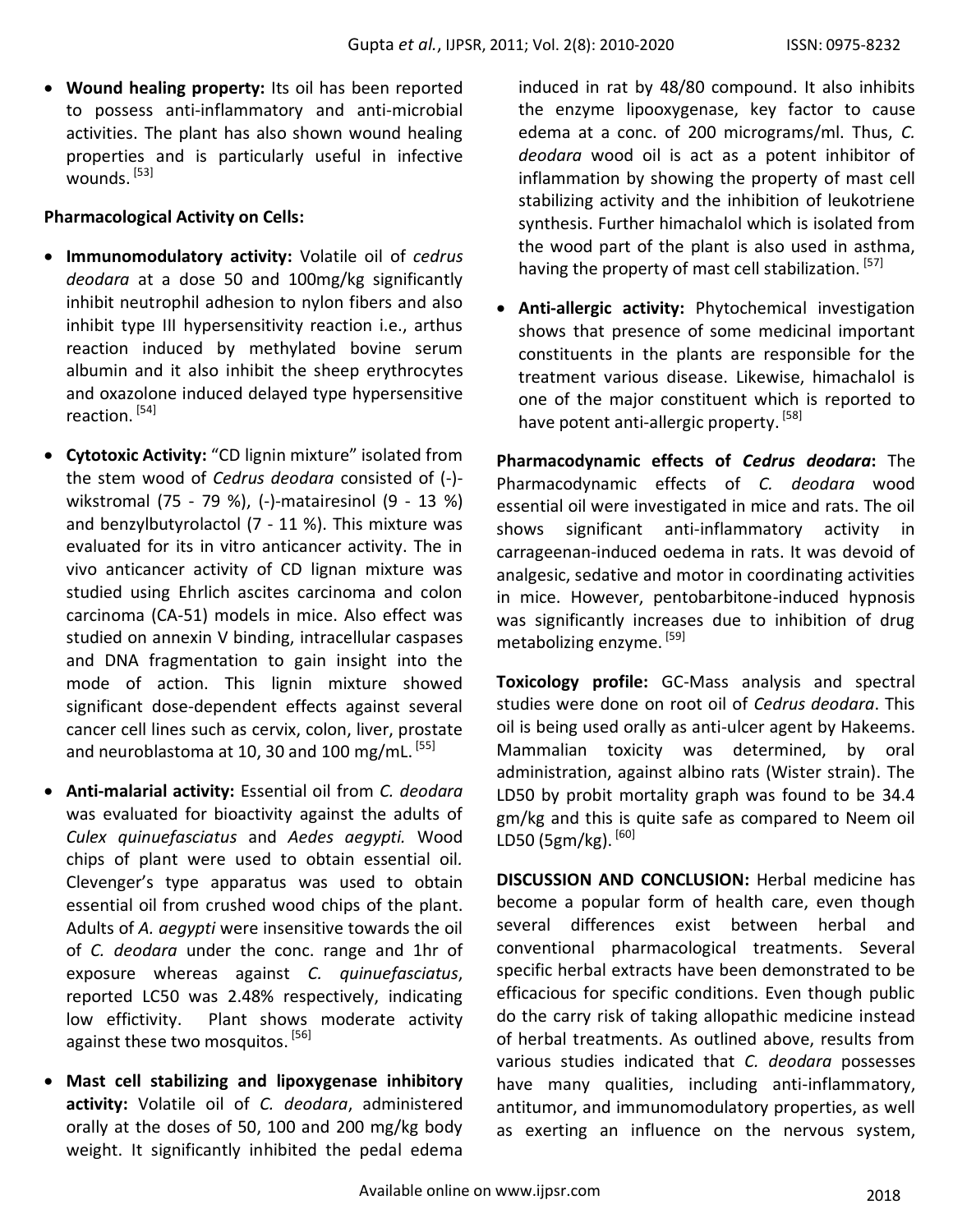cytotoxic effect, neuroleptic effect, antioxidant property.

Further, clinical studies can be conducted, as well as studies in multiple animal-based models using a variety of suitable biochemical markers to understand its mechanism of action. It is also important for isolation and much more effective when given in combination with other herbs.

**Conflict of interest:** There are no conflicts of interest.

**ACKNOWLEDGEMENT:** The authors are thankful to managing committee for facilities and moral support.

### **REFERENCES:**

- 1. Kunin WE, Lawton JH: Does biodiversity matter? Evaluating the case for conserving species. In: Gaston KJ. Biodiversity, Blackwell Science LTD, UK, 1996: 283-308.
- 2. Pieroni A, Quare CL, Villanelli ML, Mangino P, Sabbatini G, Santini L, Boccetti T, Profili M, Ciccioli T, Rampa LG, Antonini G, Girolamini C, Cecchi M, Tomasi M: Ethnopharmacognostic survey on the natural ingredients used in folk cosmetics, cosmeceuticals and remedies for healing sting diseases in the inland Marches, Central-Eastern Italy. J Ethnopharmacol. 2004; 9:331-344.
- 3. Mukherjee PK, Verpoorate R: GMP for Botanicals and Quality issues on phytomedicines, Business Horizones. First Edition 2003; 152.
- 4. Chaudhri RD: Herbal Drugs Industry, the Eastern Publishers, 1st Edition 1996; 1-3.
- 5. Patwardhan B, Hoper ML: Ayurveda and future drug development. Int J Alt compl med. 1992; 4:9-11.
- 6. Jognne B, Linda AA, David PJ: Herbal medicines A guide for Health care professionals. Pharmaceutical Press, 2nd edition 1996.
- 7. Jain SK: Dictionary of Indian folk medicine and ethnobotany. Deep publication, India. 1991, 68.
- 8. Chatterjee A, Prakarashi SC: Treatise of Indian Medicinal Plants. Coun. Sci. Industr. Res. New Delhi, 1991.
- 9. Anonymous. The Wealth of India, Publications and Information Directorate, CSIR, New Delhi. Volume I, 1985; 85-91.
- 10. Chopra RN, Nayar SL and Chopra IC: Glossary of Indian Medicinal Plants, CSIR, New Delhi, 1956, vol. 10.
- 11. Tiwari DM: Distribution and Morphology: A monograph on Deodar. International book Distributors, Dehradun, 1994; 14.
- 12. Mukherjee PK: Exploring botanicals in Indian systems of medicine- regulatory perspectives. Clinical Research and Regulatory Affairs. 2003; 20:249-264.
- 13. Tewari LM, Tewari G, Nailwal T, Pangtey YPS: Bark Factors Affecting the Distribution of Epiphytic Ferns Communities. Nature and Science. 2009; 7: 76-80.
- 14. Farjo´n A: World checklist and bibliography of conifers. London: Royal Botanic Gardens. Kew. 2nd edition 2001
- 15. Rudolf PO: Cedrus. Seeds of Woody Plants in the United States. In: Schopmeyer CS. (tech. coord.). Agriculture Handbook. USDA Forest Service, Washington, DC. 1974; 291–294
- 16. Vidakovic M. Conifers: morphology and variation. Croatia: Graficki Zavod Hrvatske. 1991; 754.
- 17. Rao JM, Srinivas PV, Yadav JS, Raghavan KV: Pharmaceutical and herbal composition comprising wikstromol and/or matairesinal, its use as hepatoprotectant and process for their isolation from *Cedrus deodara*. World Intellectual Property Organisation. 2002; WO02/34277 A1.
- 18. Trease and Evans: Pharmacognosy. Harcourt brace and company, 14th edition, 1999; 471-479.
- 19. Tiwari AK, Srinivas PK, Kumar SP, Rao JM: Free Radical Scavenging Active Components from *Cedrus deodara.* J Agric Food Chem. 2001; 49: 4642-4645.
- 20. Sen-Sarma PK Studies on the natural resistance of timbers to termites. 1. Observations on the longevity of test termite – *Heterotermes indicola* (Wasm.)in the saw dust from forty common Indian timbers*.* Indian for. Bull. (N.S.), 1963; 220: 1-3
- 21. Gulati BC: Cultivation and utilization of aromatic plant. In: Atal CK, Kapur BM. Regional research laboratory, Jammu-Tawi, India, 1977; 640-652.
- 22. Kar K, Puri VN, Patnaik GK, Sur RN, Dhawan BN, Kulshrestha DK, Rastogi RP: Spasmolytic constituents of *Cedrus deodara* (Roxb.) Loud: Pharmacological evaluation of himachalol. J Pharm Sci. 1975; 64: 258–262.
- 23. Agarwal PK, Rastogi RP: Lignans from *Cedrus deodara.* Phytochemistry. 1982; 21: 1459-1461.
- 24. Shafaghat A: Phytochemical Investigation of Quranic Fruits and Plants. Journal of Medicinal Plants. 2010; 9: 61-66.
- 25. Singh SK, Shanmugavel M, Kampasi H, Singh R, Mondhe DM, Rao JM, Adwankar MK, Saxena AK, Qazi GN: Chemically standardized isolates from *Cedrus deodara* stem wood having anticancer activity. Planta medica. 2007; 73:519-526
- 26. Agarwal PK, Agarwal SK, Rastogi RP: Dihyroflavonols from *Cedrus deodara*. Phytochemistry. 1980; 19:893-898.
- 27. Shankarnarayan R, Krishnappa S, Sukh Dev: Studies in sesquiterpenes-L11: Isohimachalone a compound of essential oil from wood of *Cedar deodara*. Tetrahedron. 1997; 33: 885- 886.
- 28. Chopra AK, Gupta V, Gupta KK, Prasad G: Antibacterial activity of root, stem and leaf extract of *Cedrus deodara* against *Escherichia coli* in vitro. Flora and Fauna. 2004; 2: 101-103.
- 29. Patel RB: Antibacterial evaluation of ethanolic extract of *Cedrus deodara* wood. Arch Appi Sci Res. 2010; 2:179-183.
- 30. Yadav RS, Kumar S, Dikshit A: Antifungal properties of essential oil of *Mentha spicata* (I) L. var. MSS-5. Ind. J Crop Sci. 2006; 1:197-200.
- 31. Essien EP, Essien JP: Control of fungal deterioration of two varieties of Capsicum annuum during storage by the essential oil of *Cedrus deodara*. Nig J Natl Pdts Med. 2000; 4:62-64.
- 32. Parveen R, Azmi MA, Naqui SNH, Mahmood SM, Zaidi IH: Effect of *C. deodara* (Pinaceae) root oil on the histopathology of rat liver and kidney. Trop J Pharm Res. 2010; 9: 127-133.
- 33. Pawar VC, Thaker VS: Evaluation of the anti-Fusarium oxysporum f. sp cicer and anti-Alternaria porri effects of some essential oils. World J Microbiol Biotechnol. 2005; 23:1099– 1106.
- 34. Singh D and Aggarwal SK: Insecticidal principles of Himalayan Cedar Wood Oil. Journal of Chemical Ecology. 1988; 14:1145- 1151.
- 35. Singh A, Singh DK: Molluscicidal activity of *Lawsonia inermis*  and its binary and tertiary combinations with other plant derived molluscicides. Indian J Exp Biol. 2001; 39:263-268.
- 36. Gautam R, Saklani A, Jachak SM: Indian medicinal plants as a source of antimycobacterial agents. J of Ethnopharmacol. 2007; 110:200–234.